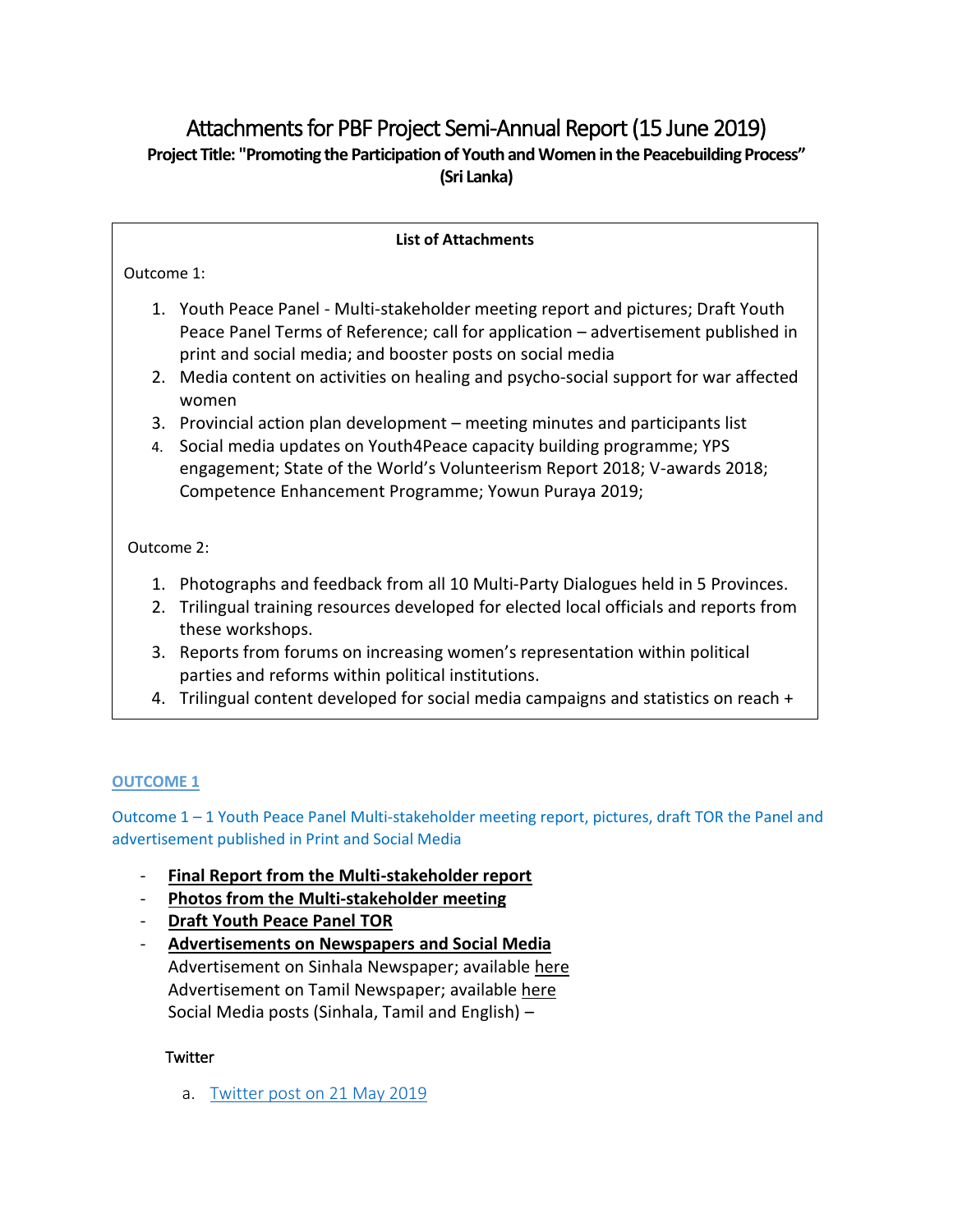# Facebook

- a. [Facebook note on 24 May 2019](https://www.facebook.com/notes/unfpa-sri-lanka/all-you-need-to-know-about-the-youth-peace-panel-sri-lanka/2430623950302734/)
- b. [Facebook post on 8 April 2019](https://www.facebook.com/UNFPASriLanka/photos/a.445372755494540/2357177230980740/?type=3&theater)
- c. [Facebook post on 16 April 2019](https://www.facebook.com/UNFPASriLanka/photos/a.445372755494540/2361474390551024/?type=3&theater)
- d. [Facebook post on 21 May 2019](https://www.facebook.com/UNFPASriLanka/photos/a.445372755494540/2427161210649008/?type=3&theater)
- e. [Facebook post on 6 June 2019](https://www.facebook.com/UNFPASriLanka/photos/a.445372755494540/2455471721151290/?type=3&theater)

### Outcome 1 – 2 Products on activities on healing and psycho-social support for war affected women

#### **Newspaper coverage**

- a. Newmannar. Ik Photos of the function organized by Mannar District Secretariat for the day of people with special needs. The theme of the event was "empowering, create an inclusive environment for the people with special needs and ensure equality".
- b. [Thehindu.com](https://www.thehindu.com/news/international/grave-secrets-from-a-troubled-past/article26030954.ece) Grave Secrets from Sri Lanka's troubled past

# **Social media**

- a. Facebook [Forum theatre performance on domestic violence, drug addiction, poverty](https://www.facebook.com/100003614146047/posts/1437967689667022/)
- b. YouTube [Forum theatre performance titled "Floating Words"](https://www.youtube.com/watch?v=8mrpjTb8QCI&feature=youtu.be)

# Outcome 1 – 3 Meeting minutes of Central Province steering committee

Meeting minutes; available [here](https://drive.google.com/file/d/1cFZAAKIcLx-Ku-auKTlIfYLSmYjBqnsh/view?usp=sharing)

Participant's List; available [here](https://drive.google.com/file/d/1mbXUHmsa1JTZyESY8RS5DIar02MtzVvb/view?usp=sharing)

# Outcome 1 – 4 Social Media updates

#### #Youth4Peace Capacity Building Programme

Facebook: 2nd phase of #Youth4Peace capacity building programme by focusing on the impact of participants' [projects,](https://www.facebook.com/UNVSriLanka/posts/2319738401432228?__xts__%5b0%5d=68.ARDcOf3zxIk2AGxnBS4Yldr7f8-StEqCGHf7gbrznXYTUygxm0RNLn07AY5h6cop-I0yumiUkiLQ4NJxoOyTHKrEOcosjhI4CH4UKmfuh2T78CgB12fvAPkA71BI-xB3uIG0l2QAVnLO1R3G1vDw4uf3dEqvvFq1uqJuztOD5oAwCkAbkU_205J6jyBriDr5rwp9EXzQYr849lk7r5VlO_mUrNP-oFcGOGjiVohrjaEwURjwINmOL1cOvdH7J4SztT6E64nGk56brVLxg5uw9Ir_EhZgoji_FPgX_RGr3x831C96zO8GBkQGXFgMwl4cwgTyT74W12FeQ1XnluXAWbH3fg&__tn__=-R) [Southern Province Field Visit,](https://www.facebook.com/UNVSriLanka/posts/2331108260295242) [Northern Province Field Visit,](https://emea01.safelinks.protection.outlook.com/?url=https%3A%2F%2Fwww.facebook.com%2FUNVSriLanka%2Fposts%2F2424062017666532&data=02%7C01%7Csooji.han%40undp.org%7C20ac58b57e624a00732008d67d39f5c5%7Cb3e5db5e2944483799f57488ace54319%7C0%7C0%7C636834085364729432&sdata=kExgnnJjVndF8MX1GKGZbxitQ4dXLi8olSca2Dyg0Po%3D&reserved=0) [Eastern Province Field Visit,](https://emea01.safelinks.protection.outlook.com/?url=https%3A%2F%2Fwww.facebook.com%2FUNVSriLanka%2Fposts%2F2424141330991934&data=02%7C01%7Csooji.han%40undp.org%7C20ac58b57e624a00732008d67d39f5c5%7Cb3e5db5e2944483799f57488ace54319%7C0%7C0%7C636834085364749447&sdata=fuIvbD2%2B%2BrD2RDJfgYuFqBao6VwGVVtMiXS7BG7m%2FnE%3D&reserved=0) [Central](https://www.facebook.com/UNVSriLanka/posts/2453040531435347)  [Province Field Visit,](https://www.facebook.com/UNVSriLanka/posts/2453040531435347) [Highlights from the Central Province Visit,](https://www.facebook.com/UNVSriLanka/posts/2478866532186080) [a posting focusing on the meeting among](https://www.facebook.com/UNVSriLanka/photos/a.190706951002061/2325637364175665/?type=3&theater)  [#Youth4Peace advocates and ONUR official](https://www.facebook.com/UNVSriLanka/photos/a.190706951002061/2325637364175665/?type=3&theater)

**Twitter:** [Southern Province Field](https://twitter.com/UNVSriLanka/status/1069519234026225665) Visit[, Central Province Field Visit,](https://twitter.com/UNVSriLanka/status/1091306468605714432) [Northern Province Field Visit,](https://emea01.safelinks.protection.outlook.com/?url=https%3A%2F%2Ftwitter.com%2FUNVSriLanka%2Fstatus%2F1086203975714496512&data=02%7C01%7Csooji.han%40undp.org%7C20ac58b57e624a00732008d67d39f5c5%7Cb3e5db5e2944483799f57488ace54319%7C0%7C0%7C636834085364729432&sdata=eHPaUl%2FMaQHl%2FHuayZaIyq9BRR9TCs5miM63WxnWvoE%3D&reserved=0) [Eastern Province](https://emea01.safelinks.protection.outlook.com/?url=https%3A%2F%2Ftwitter.com%2FUNVSriLanka%2Fstatus%2F1086221353655578624&data=02%7C01%7Csooji.han%40undp.org%7C20ac58b57e624a00732008d67d39f5c5%7Cb3e5db5e2944483799f57488ace54319%7C0%7C0%7C636834085364749447&sdata=tQgLOz%2Fyx%2FVnjZVmay6m5koBcdLHQbMCxEE85lyV3GM%3D&reserved=0)  [Field Visit](https://emea01.safelinks.protection.outlook.com/?url=https%3A%2F%2Ftwitter.com%2FUNVSriLanka%2Fstatus%2F1086221353655578624&data=02%7C01%7Csooji.han%40undp.org%7C20ac58b57e624a00732008d67d39f5c5%7Cb3e5db5e2944483799f57488ace54319%7C0%7C0%7C636834085364749447&sdata=tQgLOz%2Fyx%2FVnjZVmay6m5koBcdLHQbMCxEE85lyV3GM%3D&reserved=0)

**Instagram:** [Northern Province Field Visit,](https://emea01.safelinks.protection.outlook.com/?url=https%3A%2F%2Fwww.instagram.com%2Fp%2FBsxbglXHHpE%2F&data=02%7C01%7Csooji.han%40undp.org%7C20ac58b57e624a00732008d67d39f5c5%7Cb3e5db5e2944483799f57488ace54319%7C0%7C0%7C636834085364739437&sdata=xLupv%2BLm1yMsSLPAF98PJtmytYw533Rb0Uq2ptK4g7U%3D&reserved=0) [Eastern Province Field Visit](https://emea01.safelinks.protection.outlook.com/?url=https%3A%2F%2Fwww.instagram.com%2Fp%2FBsxkCQIn9Zj%2F&data=02%7C01%7Csooji.han%40undp.org%7C20ac58b57e624a00732008d67d39f5c5%7Cb3e5db5e2944483799f57488ace54319%7C0%7C0%7C636834085364759453&sdata=b99wwtQNXHmp5txyaQHJbsNakxLGc2fx2D4Ok2jsSSE%3D&reserved=0)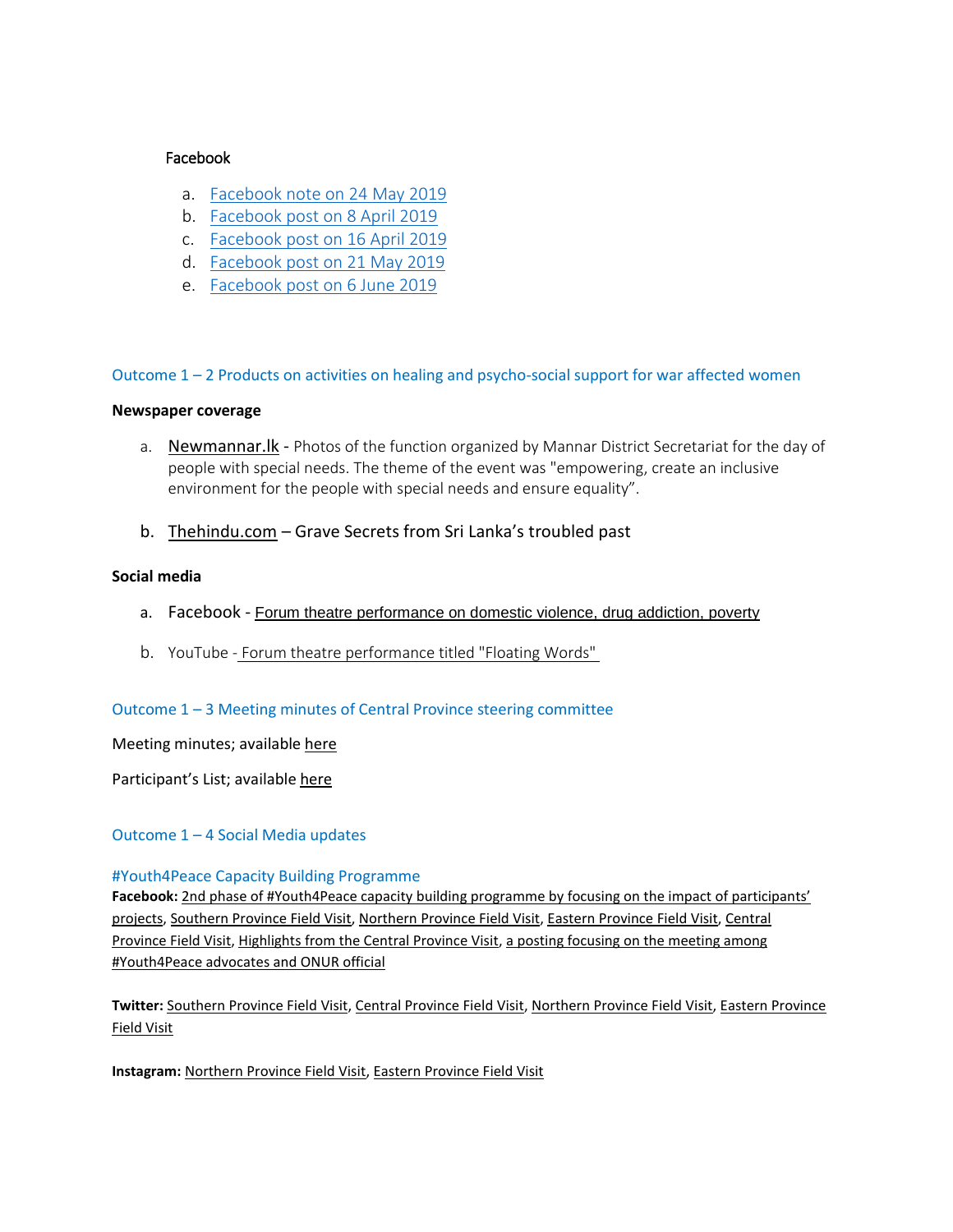#### Training of Trainers & Stories

**Facebook:** YPS - [5 Day ToT Session,](https://www.facebook.com/UNVSriLanka/posts/2333168943422507) [Album of the ToT with University of Ruhuna,](https://www.facebook.com/media/set/?set=a.2422047091201358&type=1&l=4f5ea3db9e) [Placed UNV](https://www.facebook.com/UNVSriLanka/posts/2268262059913196?__xts__%5b0%5d=68.ARCuHGj18mtL7Pxx85g5bRnq38vev0XyTX7D4J9I98YpbAwIKD_4oAvJAm9FtnNVj4pgMeY2FynnG2CKsFYcvM-J3J6rUk5TFoDGabmWzrIfbMrlJbeD5zs1glPcHz_T7jAVRqgu7GtfzoIYMi8iORsw_DSf05cw4RMI0GZHxcIMAqkVE_oJ9oO1rUyBvazBk6gq7i7FShoaLQXLl6gU-5XQbQbYp90s-Jew-DHa6_jN86nLAJ95dCObjWK6CiI0YlshaiTynWG9DmJpAUdYBA25KmwGvlkNxQ5qEUGVv3x9iNJ_r6h4IALAum2OI0S1LoKxg6Wk8_6bi2tM7XEw_hqfuA&__tn__=-R) – Sarvodaya[, Placed](https://www.facebook.com/UNVSriLanka/posts/2304372329635502?__xts__%5b0%5d=68.ARAI0ZKUEaPYCoHSPtaY3oY8lGSdNFtENmJ0MufFzM-dzwah3IGwAUiDBQRDbv5tmhWli_pZ2xdgV4VrVYTdPorHWxssm1uXxUlUyk4Z5dTS79X2E9cTzRsxtHNlOm-UNjAiDVAdv0gialUscVMu51Hnq2X4CCeX1fF-u7MKk4YFjDJ2srFHdbZV8tcmBjwcjSAQqH5c29T7szja2U-peitLX7XxxqWK4EwJc5PRdb8Oq2e9Zc-62gvUHkDgAYiNy5ANrIa0jOw-iAPrzoewGpZ6_U5OqB5fc-JyOsRQ3otAvIae-4XRubVsWMaucRrPIW8Ug_EN5DEX1p1w-Ix6B1pxFg&__tn__=-R)  UNV - [Sammuthana,](https://www.facebook.com/UNVSriLanka/posts/2304372329635502?__xts__%5b0%5d=68.ARAI0ZKUEaPYCoHSPtaY3oY8lGSdNFtENmJ0MufFzM-dzwah3IGwAUiDBQRDbv5tmhWli_pZ2xdgV4VrVYTdPorHWxssm1uXxUlUyk4Z5dTS79X2E9cTzRsxtHNlOm-UNjAiDVAdv0gialUscVMu51Hnq2X4CCeX1fF-u7MKk4YFjDJ2srFHdbZV8tcmBjwcjSAQqH5c29T7szja2U-peitLX7XxxqWK4EwJc5PRdb8Oq2e9Zc-62gvUHkDgAYiNy5ANrIa0jOw-iAPrzoewGpZ6_U5OqB5fc-JyOsRQ3otAvIae-4XRubVsWMaucRrPIW8Ug_EN5DEX1p1w-Ix6B1pxFg&__tn__=-R) [Story of Placed UNV Janith,](https://www.facebook.com/UNVSriLanka/posts/2510845932321473) Peacebuilding Story of Rifka

**Twitter:** [Peacebuilding Story of Rifka,](https://twitter.com/UNVSriLanka/status/1087598094676443137) [Story of Placed UNV Janith](https://twitter.com/UNVSriLanka/status/1100634975773220865)

**Instagram:** [ToT Session in Ruhuna,](https://www.instagram.com/s/aGlnaGxpZ2h0OjE3OTczODU5Mzk2MTYwODIx/) [ToT with Sarvodaya,](https://www.instagram.com/stories/highlights/18004362649081073/) [Peacebuilding Story of Rifka,](https://www.instagram.com/p/Bs7WS2an_fD/) [Story of Placed UNV Janith](https://www.instagram.com/p/BuX9CyWH2s7/)

#### 8 SWVR 2018

**Facebook:** [SWVR 2018 -](https://www.facebook.com/UNVSriLanka/posts/2337413972998004) Online Poll, SWVR 2018 - [Flyer for Live Feed,](https://www.facebook.com/UNVSriLanka/posts/2339062346166500) SWVR 2018 - [Speaker Introduction,](https://www.facebook.com/UNVSriLanka/posts/2344945202244881) The full programme of the SWVR was streame[d live](https://goo.gl/vTxqhz) on Facebook, Live updates were posted on th[e Facebook Event Page,](https://goo.gl/VeNRHa) Th[e event album](https://www.facebook.com/media/set/?set=a.2365205216885546&type=1&l=718aa88829) was published

**Website:** A dedicated [SWVR 2018 Web Page](http://unvlk.org/regional-launch-of-swvr-2018/) on the UNV SL website was published

**Twitter:** Updated [21 live tweets](https://twitter.com/UNVSriLanka) during the event

**Instagram:** Updated the live stories on Instagram through a total o[f 27 posts,](https://goo.gl/E1ubfV) Shalina Mia was interviewed post event and her [interview video](https://goo.gl/1qwGRb) was uploaded

#### YPS Policy Dialogue

**Facebook:** [YPS Policy Dialogue -](https://www.facebook.com/UNVSriLanka/posts/2349070471832354) Event Opening Post, YPS Policy Dialogue - [Ms. Nina Brandstrup, UN Resident](https://www.facebook.com/UNVSriLanka/posts/2349094635163271)  [Coordinator a.i.](https://www.facebook.com/UNVSriLanka/posts/2349094635163271) [, YPS Policy Dialogue Panel Discussion 01,](https://www.facebook.com/UNVSriLanka/posts/2349233008482767) [YPS Policy Dialogue Panel Discussion 02,](https://www.facebook.com/UNVSriLanka/posts/2349249615147773) [YPS Policy](https://www.facebook.com/UNVSriLanka/posts/2353210828084985)  Dialogue - [Participant Group Picture](https://www.facebook.com/UNVSriLanka/posts/2353210828084985)

**Twitter:** YPS Policy Dialogue - [Ms. Nina Brandstrup, UN Resident Coordinator a.i.,](https://twitter.com/UNVSriLanka/status/1072721373888299008) [YPS Policy Dialogue -](https://twitter.com/UNVSriLanka/status/1072724048025513984) Saji Prelis [Opening Remarks,](https://twitter.com/UNVSriLanka/status/1072724048025513984) [YPS Policy Dialogue Panel Discussion 01,](https://twitter.com/UNVSriLanka/status/1072735404305014785) [YPS Policy Dialogue Panel Discussion 02,](https://twitter.com/UNVSriLanka/status/1072748932793430016) [YPS Policy](https://twitter.com/UNVSriLanka/status/1073520963743035392)  [Dialogue Closure](https://twitter.com/UNVSriLanka/status/1073520963743035392)

#### V - Awards 2018

**General Facebook, Twitter and Instagram Postings:** [V-Awards 2018 Registration Sign-up,](https://www.facebook.com/UNVSriLanka/posts/2461507290588671) Event [Live Streaming](https://www.facebook.com/UNVSriLanka/posts/2476176142455119)  [Post,](https://www.facebook.com/UNVSriLanka/posts/2476176142455119) [V Force Recognition,](https://www.facebook.com/UNVSriLanka/posts/2478720525534014) [Peacebuilding Workshop for V-Awards Past Finalists,](https://www.facebook.com/UNVSriLanka/posts/2344966868909381) [V-Force Story of Afra \(Volunteer](https://www.facebook.com/UNVSriLanka/photos/a.190706951002061/2658165410922857/?type=3&theater)  [for V Awards 2018\) Facebook,](https://www.facebook.com/UNVSriLanka/photos/a.190706951002061/2658165410922857/?type=3&theater) [V-Force Story of Ishini \(Volunteer for V Awards 2018\) Facebook,](https://www.facebook.com/UNVSriLanka/photos/a.190706951002061/2691458590926872/?type=3&theater) [V-Force Story of](https://twitter.com/UNVSriLanka/status/1125726899844468736)  [Afra \(Volunteer for V Awards 2018\) Twitter,](https://twitter.com/UNVSriLanka/status/1125726899844468736) [V-Force Story of Ishini \(Volunteer for V Awards 2018\) Twitter,](https://twitter.com/UNVSriLanka/status/1130688292389761024) [V-](https://www.instagram.com/p/BxKQEFrHlrH/)[Force Story of Afra \(Volunteer for V Awards 2018\) Instagram,](https://www.instagram.com/p/BxKQEFrHlrH/) [V-Force Story of Ishini \(Volunteer for V Awards](https://www.instagram.com/p/BxtegvynwkJ/)  [2018\) Instagram,](https://www.instagram.com/p/BxtegvynwkJ/) [Shalina Miah Live on National TV -](https://www.facebook.com/UNVSriLanka/posts/2351108124961922) Facebook[, Shalina Miah Live on National TV -](https://twitter.com/UNVSriLanka/status/1073097737082564608) Twitter

**Finalist Introduction:** [Finalist Introduction -](https://www.facebook.com/UNVSriLanka/posts/2476193982453335) Shanaya Perera, Finalist Introduction - [Dr. Ranjan Mallawarachchi,](https://www.facebook.com/UNVSriLanka/posts/2478286272244106) Finalist Introduction - [Sister Greta Nalawatta,](https://www.facebook.com/UNVSriLanka/posts/2478485805557486) [Finalist Introduction -](https://www.facebook.com/UNVSriLanka/posts/2480576532015080) Kumara Ranasinghe[, Finalist Introduction -](https://www.facebook.com/UNVSriLanka/posts/2483353155070751) [Selvika Sahadevan,](https://www.facebook.com/UNVSriLanka/posts/2483353155070751) [Finalist Introduction -](https://www.facebook.com/UNVSriLanka/posts/2486408588098541) Gayan Gunathilaka[, Finalist Introduction -](https://www.facebook.com/UNVSriLanka/posts/2488124287926971) Ascari Seneviratne[, Finalist](https://www.facebook.com/UNVSriLanka/posts/2489150004491066)  Introduction - [Chamila Pathirana,](https://www.facebook.com/UNVSriLanka/posts/2489150004491066) [Finalist Introduction -](https://www.facebook.com/UNVSriLanka/posts/2489155274490539) Chaminda Kumara, [Finalist Introduction -](https://www.facebook.com/UNVSriLanka/posts/2489159271156806) Dileep [Chathuranga,](https://www.facebook.com/UNVSriLanka/posts/2489159271156806) [Finalist Introduction -](https://www.facebook.com/UNVSriLanka/posts/2490117327727667) Mohamed Yaeesh[, Finalist Introduction -](https://www.facebook.com/UNVSriLanka/posts/2490135691059164) Nadeeka Dilrukshi, [Finalist](https://www.facebook.com/UNVSriLanka/posts/2492915954114471)  Introduction - [Kapuraralage Wijeratne](https://www.facebook.com/UNVSriLanka/posts/2492915954114471)

*(Finalist introduction was done on 6 social media platforms)*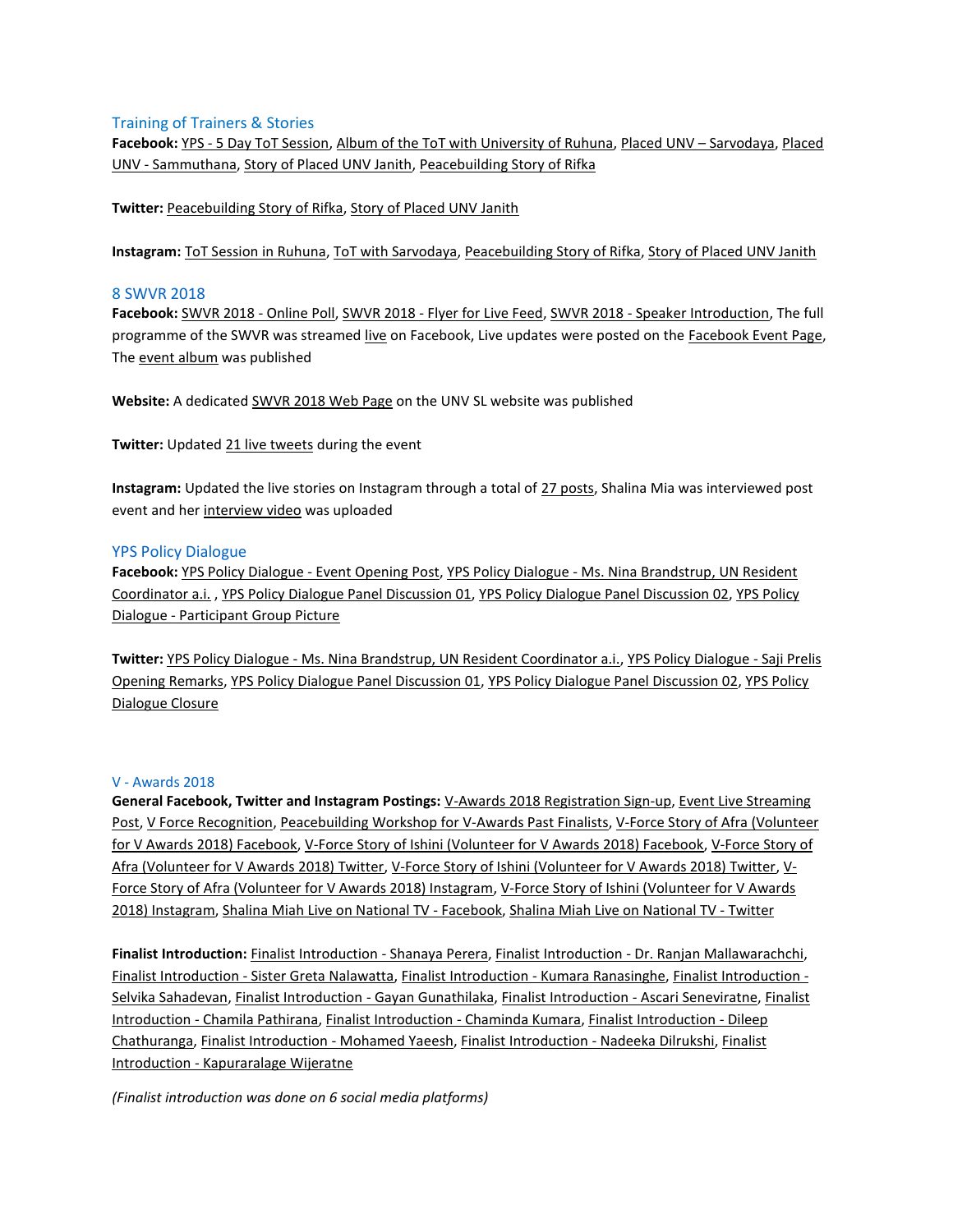**Live Stream of V Awards on Facebook** – [Live Stream](https://www.facebook.com/VAwards/videos/820921194913225/) *(This was cross posted on 3 Facebook pages at the same time. Pages were: UN Volunteers Sri Lanka, UNV Regional Office Asia & Pacific and V Awards)*

Total of 34 Posts were made on Facebook *(Live event Postings):* [V Awards Facebook Page](https://www.facebook.com/VAwards/) Total of 19 Tweets were posted on Twitter *(Live event Postings):* V Awards [Twitter Account](https://twitter.com/vawards_lk) Total of 24 Posts were on Instagram *(Live event Postings):* [V Awards Instagram Account](https://www.instagram.com/vawards_lk/) Total of 15 Posts were made on Facebook *(Live event Postings):* [UN Volunteers Sri Lanka Facebook Page](https://www.facebook.com/UNVSriLanka/) Total of 23 Tweets were posted on Twitter *(Live event Postings):* [UN Volunteers Sri Lanka Twitter Account](https://twitter.com/UNVSriLanka) Total of 18 Posts were made on Instagram *(Live event Postings):* [UN Volunteers Sri Lanka Instagram Account](https://www.instagram.com/unvsrilanka/) Instagram Story: [UNV Instagram Stories on V Awards 2018,](https://www.instagram.com/stories/highlights/17936367136268103/) [V Awards Story Highlights](https://www.instagram.com/stories/highlights/18012449239088153/)

#### Competence Enhancement Programme

**Facebook:** [Competence Enhancement Programme for NYSC Officials -](https://www.facebook.com/UNVSriLanka/posts/2359244110814990) Day 01[, Competence Enhancement](https://www.facebook.com/UNVSriLanka/posts/2359303770809024)  [Programme for NYSC Officials -](https://www.facebook.com/UNVSriLanka/posts/2359303770809024) Day 02[, Competence Enhancement Programme for NYSC Officials -](https://www.facebook.com/UNVSriLanka/posts/2359228580816543) Day 03, [Competence Enhancement Programme \[01\] in Kandy for Youth Federation,](https://www.facebook.com/UNVSriLanka/posts/2500431956696204) [Former Youth Parliament Speaker at](https://www.facebook.com/UNVSriLanka/posts/2500886849984048)  [the CEP,](https://www.facebook.com/UNVSriLanka/posts/2500886849984048) [CEP Day 02 Highlights,](https://www.facebook.com/UNVSriLanka/posts/2503126349760098) [CEP Day 03 Highlights,](https://www.facebook.com/UNVSriLanka/posts/2504973596242040) [Competence Enhancement Programme \[02\] in Kandy for](https://www.facebook.com/UNVSriLanka/posts/2510102765729123)  [Youth Federation,](https://www.facebook.com/UNVSriLanka/posts/2510102765729123) [Highlights of the CEP \[02\],](https://www.facebook.com/UNVSriLanka/posts/2512826675456732) [Lookback at NYSC Training in Kandy,](https://www.facebook.com/UNVSriLanka/posts/2539080879497978) Full Album - [NYSC Competence](https://www.facebook.com/pg/UNVSriLanka/photos/?tab=album&album_id=2567947593277973&__tn__=-UC-R)  [Enhancement Programme \(Kandy\)](https://www.facebook.com/pg/UNVSriLanka/photos/?tab=album&album_id=2567947593277973&__tn__=-UC-R)

**Twitter:** [Competence Enhancement Programme for NYSC Officials -](https://twitter.com/UNVSriLanka/status/1074939887600594944) Day 01, [Competence Enhancement](https://twitter.com/UNVSriLanka/status/1075012740610052098)  [Programme for NYSC Officials -](https://twitter.com/UNVSriLanka/status/1075012740610052098) Day 02[, Competence Enhancement Programme for NYSC Officials -](https://twitter.com/UNVSriLanka/status/1075013511573528577) Day 03, [Competence Enhancement Programme \[01\] in Kandy for Youth Federation,](https://twitter.com/UNVSriLanka/status/1099006996513243137) [Former Youth Parliament Speaker at](https://twitter.com/UNVSriLanka/status/1099007815002267650)  [the CEP,](https://twitter.com/UNVSriLanka/status/1099007815002267650) [CEP Day 02 Highlights,](https://twitter.com/UNVSriLanka/status/1099359681758224384) [CEP Day 03 Highlights,](https://twitter.com/UNVSriLanka/status/1099652178224926720) [Competence Enhancement Programme \[02\] in Kandy for](https://twitter.com/UNVSriLanka/status/1100502555891826689)  [Youth Federation,](https://twitter.com/UNVSriLanka/status/1100502555891826689) [Highlights of the CEP \[02\],](https://twitter.com/UNVSriLanka/status/1100976476726353920) [Lookback at NYSC Training in Kandy](https://twitter.com/UNVSriLanka/status/1105795727714770945)

**Instagram:** [NYSC Training in Dambulla,](https://www.instagram.com/s/aGlnaGxpZ2h0OjE3OTgyODYwNzQwMTQ1Nzkw/) [Competence Enhancement Programme \[01\] in Kandy for Youth Federation,](https://www.instagram.com/p/BuMQLJdnhpk/) [Former Youth Parliament Speaker at the CEP,](https://www.instagram.com/p/BuMWbPJnkcb/) [CEP Day 02 Highlights,](https://www.instagram.com/p/BuOMTpDHemB/) [CEP Day 03 Highlights,](https://www.instagram.com/p/BuRBMhCHJtY/) [Recognizing youth](https://www.instagram.com/p/BuRCTRgHjT-/)  [participants,](https://www.instagram.com/p/BuRCTRgHjT-/) [Competence Enhancement Programme \[02\] in Kandy for Youth Federation,](https://www.instagram.com/p/BuXw1JfHoJG/) [Highlights of the CEP \[02\],](https://www.instagram.com/p/BuaY21Hn2T-/)  [Lookback at NYSC Training in Kandy](https://www.instagram.com/p/Bu8jyzknJBv/)

**Instagram Stories of the First Competence Enhancement Programme for Youth Federation:** [Instagram Story](https://www.instagram.com/stories/highlights/17965350061238187/) **Instagram Stories of the Second Competence Enhancement Programme for Youth Federation:** [Instagram Story](https://www.instagram.com/stories/highlights/18040150555000112/)

#### Yowun Puraya 2019

**Facebook:** Yowun Puraya - [Introduction Post,](file:///C:/Users/UNV1/Desktop/Office%20Documents/Monthly%20Reports/Yowun%20Puraya%20-%20Introduction%20Post) Yowun Puraya - [SDG Call for Action,](https://www.facebook.com/UNVSriLanka/posts/2569947499744649) [Yowun Puraya -](https://www.facebook.com/UNVSriLanka/posts/2570077209731678) Interactive [Session,](https://www.facebook.com/UNVSriLanka/posts/2570077209731678) Yowun Puraya - [Day 1 Conclusion,](https://www.facebook.com/UNVSriLanka/posts/2570213549718044) Yowun Puraya - [Day 02 Introduction,](https://www.facebook.com/UNVSriLanka/posts/2571641456241920) [Yowun Puraya -](https://www.facebook.com/UNVSriLanka/posts/2571750159564383) Scenario Based [Analysis Session,](https://www.facebook.com/UNVSriLanka/posts/2571750159564383) Yowun Puraya - [V Force Registration,](https://www.facebook.com/UNVSriLanka/posts/2572060469533352) [Yowun Puraya -](https://www.facebook.com/UNVSriLanka/posts/2572393676166698) Conclusion, [Lookback on Yowun Puraya](https://twitter.com/UNVSriLanka/status/1112570945997144064)  [2019](https://twitter.com/UNVSriLanka/status/1112570945997144064)

**Twitter:** Yowun Puraya - [Session Introduction,](https://twitter.com/UNVSriLanka/status/1111233977430376450) Yowun Puraya - [Day 02 Introduction,](https://twitter.com/UNVSriLanka/status/1111510420592852992) [Yowun Puraya -](https://twitter.com/UNVSriLanka/status/1111582014174457856) Interactive [Sessions](https://twitter.com/UNVSriLanka/status/1111582014174457856)

**Instagram:** Yowun Puraya - [Introduction Post,](https://www.instagram.com/p/BvihvKHH4n6/) Yowun Puraya - [SDG Call for Action,](https://www.instagram.com/p/BvjEQ1QnVHC/) [Yowun Puraya -](https://www.instagram.com/p/BvjOU8WH3xE/) Interactive [Session,](https://www.instagram.com/p/BvjOU8WH3xE/) Yowun Puraya - [Day 1 Conclusion,](https://www.instagram.com/p/BvjYobmn8sI/) Yowun Puraya - [Day 02 Introduction,](https://www.instagram.com/p/BvlFs07nuS3/) [Yowun Puraya -](https://www.instagram.com/p/BvlRHdSnhOh/) Scenario Based [Analysis Session,](https://www.instagram.com/p/BvlRHdSnhOh/) Yowun Puraya - [V Force Registration,](https://www.instagram.com/p/BvlsTA6nLb1/) Yowun Puraya - [Conclusion Day 02,](https://www.instagram.com/p/Bvl5_E0nu-U/) [Yowun Puraya -](https://www.instagram.com/p/BvoFx66HaB4/) Closure **Instagram Stories of Yowun Puraya 2019:** [Instagram Story](https://www.instagram.com/stories/highlights/17847513694395388/)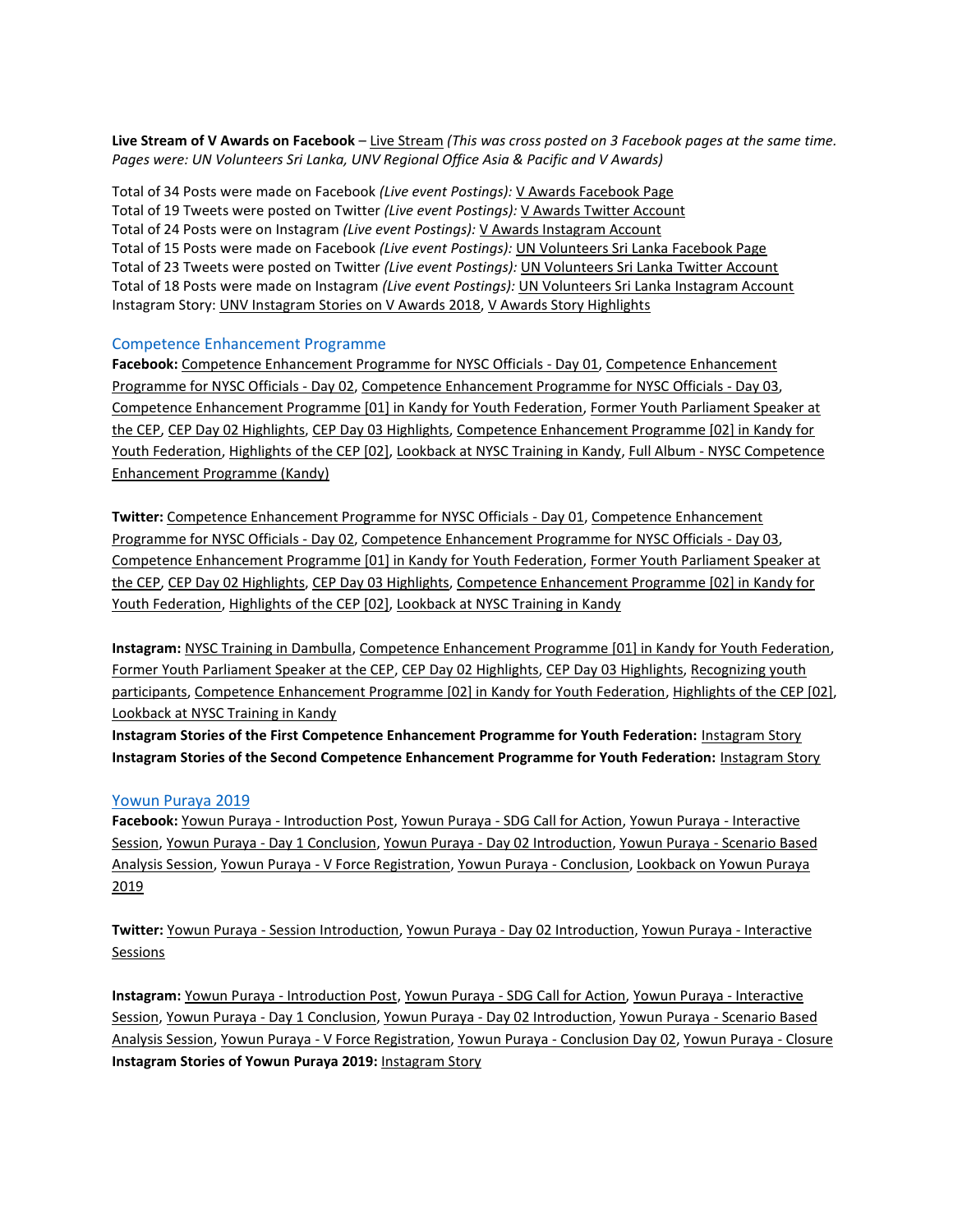#### World Health Day

**Facebook:** [World Health Day -](https://www.facebook.com/UNSriLanka/videos/2266014503646243/) Pre Event Video[, UNV PBF Intervention at the World Health Day,](https://www.facebook.com/UNVSriLanka/posts/2591329064273159) [Public Engagement](https://www.facebook.com/UNVSriLanka/posts/2591463664259699)  [at World Health Day,](https://www.facebook.com/UNVSriLanka/posts/2591463664259699) [Pledge for #HealthforAll](https://www.facebook.com/UNVSriLanka/posts/2591899237549475)

**Twitter:** [World Health Day -](https://twitter.com/UNVSriLanka/status/1114497255346589697) Pre Event Video[, UNV PBF Intervention at the World Health Day,](https://twitter.com/UNVSriLanka/status/1114763073082892288) [Public Engagement at](https://twitter.com/UNVSriLanka/status/1114788794518077441)  [World Health Day,](https://twitter.com/UNVSriLanka/status/1114788794518077441) [Pledge for #HealthforAll](https://twitter.com/UNVSriLanka/status/1114864475193012224)

**Instagram:** [UNV PBF Intervention at the World Health Day,](https://www.instagram.com/p/Bv8ir6xnPQH/) [Public Engagement at World Health Day](https://www.instagram.com/p/Bv9Bl8ongYO/) **Instagram [Story](https://www.instagram.com/stories/highlights/18053247667041312/) on World Health Day: Story** 

### General Postings

**Facebook:** [IVD 2018 Celebration,](https://www.facebook.com/UNVSriLanka/posts/2335259023213499) [Seasonal Greetings for 2019,](https://www.facebook.com/UNVSriLanka/posts/2386130271459707) [Independence Day Celebratory Post,](https://www.facebook.com/UNVSriLanka/posts/2459709290768471) [UNV Story](https://www.facebook.com/UNVSriLanka/photos/a.190706951002061/2535142346558498/?type=3&theater)  Board - [Joy Jegarthan,](https://www.facebook.com/UNVSriLanka/photos/a.190706951002061/2535142346558498/?type=3&theater) [Statement from UN Sri Lanka on the Easter Sunday Attack,](https://www.facebook.com/UNVSriLanka/posts/2648952988510766) [UN Volunteers engagement with](https://www.facebook.com/UNVSriLanka/posts/2706018759470855)  [UN Peacekeeping,](https://www.facebook.com/UNVSriLanka/posts/2706018759470855) [Appreciation for UN Peacekeepers around the world,](https://www.facebook.com/UNVSriLanka/posts/2706024456136952) [Celebration of the International Day for](https://www.facebook.com/UNVSriLanka/posts/2710850858987645)  [UN Peacekeepers,](https://www.facebook.com/UNVSriLanka/posts/2710850858987645) [Story of Darshatha Gamage, representing UNV PBF at the ECOSOC Youth Forum \(Sinhala\),](https://www.facebook.com/UNVSriLanka/posts/2597663383639727) [Story](https://www.facebook.com/UNVSriLanka/posts/2597666180306114)  [of Darshatha Gamage, representing UNV PBF at the ECOSOC Youth Forum \(Tamil\)](https://www.facebook.com/UNVSriLanka/posts/2597666180306114)

**Twitter:** [Seasonal Greetings for 2019,](https://twitter.com/UNVSriLanka/status/1079687079292854273) [Independence Day Celebratory Post,](https://twitter.com/UNVSriLanka/status/1092447958950240263) [Statement from UN on the Vesak](https://twitter.com/UNSriLanka/status/1129578572337729537)  [Celebration and Call for Peace & Harmony,](https://twitter.com/UNSriLanka/status/1129578572337729537) [Celebration of the International Day for UN Peacekeepers,](https://twitter.com/UNVSriLanka/status/1133615514939297793) [Story of](https://twitter.com/UNVSriLanka/status/1115477896091463681)  [Darshatha Gamage, representing UNV PBF at the ECOSOC Youth Forum \(English\),](https://twitter.com/UNVSriLanka/status/1115477896091463681) [Day 01 at ECOSOC Youth Forum -](https://twitter.com/UNVSriLanka/status/1115482937787465731) [Darshatha Gamage representing UNV PBF at the panel discussion,](https://twitter.com/UNVSriLanka/status/1115482937787465731) [Video from the delegate on the Role of Youth in](https://twitter.com/UNVSriLanka/status/1115858777931120640)  [Peacebuilding](https://twitter.com/UNVSriLanka/status/1115858777931120640)

**Instagram:** [IVD 2018 Celebration,](https://www.instagram.com/s/aGlnaGxpZ2h0OjE3OTg4NjI4MzgxMTIwMzA3/) [Independence Day Celebratory Post,](https://www.instagram.com/p/Btdx7I3H__K/) [UNV Story Board -](https://www.instagram.com/p/Bu3GHliHlj0/) Joy Jegarthan

# **OUTCOME 2**

**The below mentioned resources are available at:<http://bit.ly/PBFWYJune19>**

1. Photographs from all 10 Multi-Party Dialogues held in 5 Provinces.

2. Compilation of feedback from selected attendees of the MPDs.

3. Compilation of impact/results achieved by MPD attendees for Kandy District.

4. Trilingual training resources developed on "Gender Sensitive Policy-Making" and "Gender Sensitive Standards for Local Authorities on Environment": for elected local officials on gender and environmental governance.

5. Reports from workshops on Gender Sensitive Policy Making held for Southern, Northern and Eastern Provinces (currently in Sinhala and Tamil; are being translated into English).

6. Draft reports from forums on increasing women's representation within political parties held in all 5 Provinces + Action Plans for Kandy and Kurunegala Districts from the above forums.

7. Report on forum for reforms within political institutions (in Sinhala and Tamil; currently being translated to English).